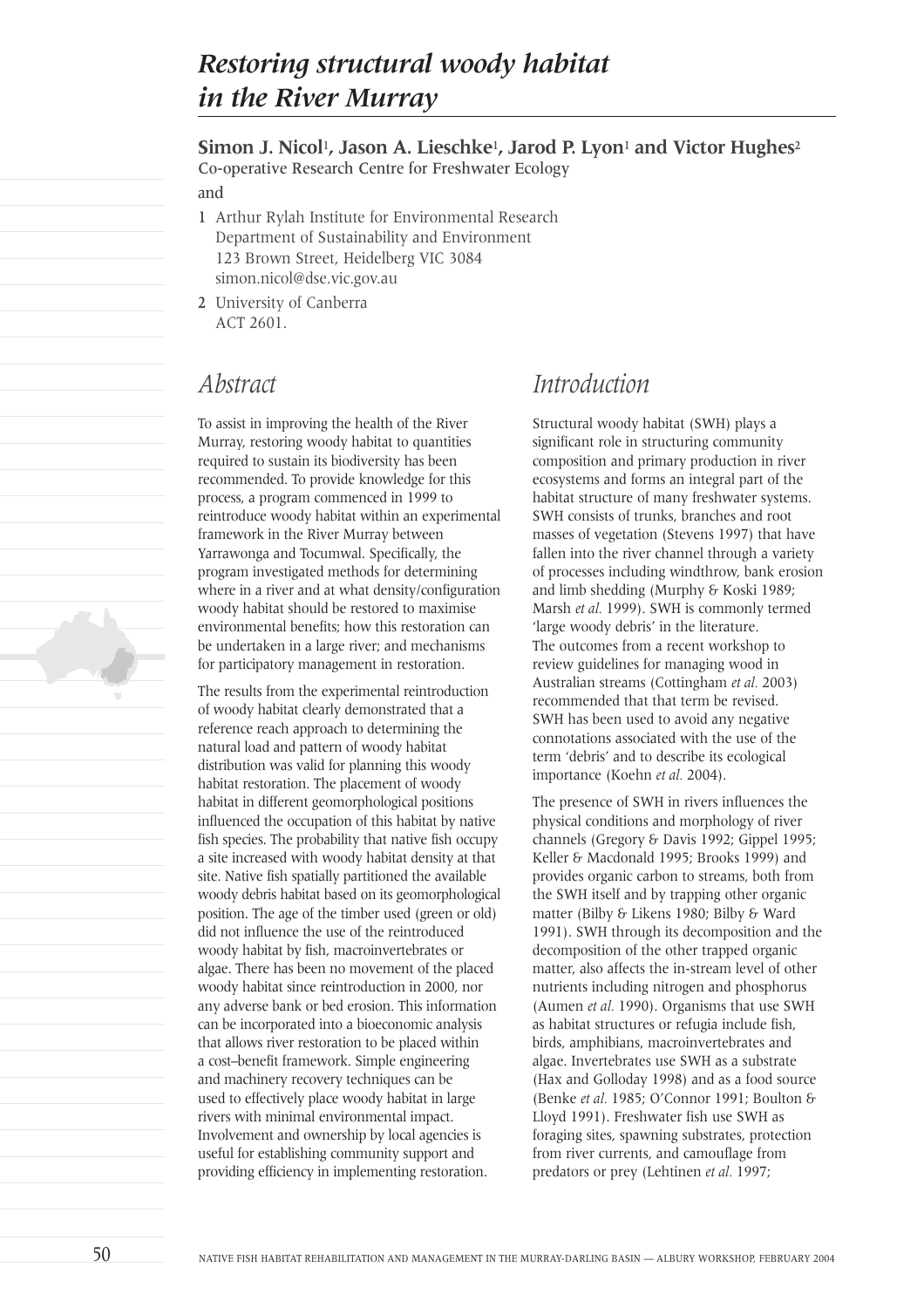Angermeier & Karr 1984; Tillma *et al.* 1998; Flebbe 1999; Horan *et al.* 2000; Crook & Robertson 1999; Roni & Quinn 2001; Quist & Guy 2001).

SWH has been extensively removed from many Australian rivers, particularly in the Murray-Darling Basin, for navigation and water passage purposes (Mudie 1961; Phillips 1972; Hall & Mudie 1975; Treadwell *et al.* 1999). The removal of SWH is now recognised as a threat to native freshwater fish species (e.g. Cadwallader 1978; Koehn & O'Connor 1990; Wager & Jackson 1993; Kearney *et al.* 1999), and reintroducing SWH back to these rivers has been recommended as a restoration measure (e.g. Lloyd & Walker 1986; Lawrence 1991; Koehn 1994; Gippel *et al.* 1996a; Gippel *et al.* 1996b). The assumption that organisms that rely upon SWH in these rivers will return with its replacement, however, is unproven.

The adoption of SWH restoration (referred to as resnagging) in large lowland rivers has been hampered by a lack of technical information on where in the river system SWH should be placed to maximise its restoration benefit, particularly for native fish. As a first step in providing this information, Treadwell (1999) provided guidelines for managing SWH restoration programs in Australian rivers. In this study, we have experimentally tested some of these recommendations to provide evidence for the benefits of resnagging; the results are summarised in this paper. The study concentrated on three key areas: the application of reference reach analysis for determining where to place SWH in large lowland rivers; the response of native fish to the creation of SWH through resnagging; and the planning and agency compliance required to undertake resnagging.

The study was undertaken on the River Murray between Yarrawonga and Cobram. This reach was deliberately chosen because there is no record of SWH removal and this allowed the pattern and distribution of SWH in this reach to be quantified. The Yarrawonga–Cobram reach also supports an abundant and healthy native fish population which could maximise the chance of being able to measure a fish response within the three years of the study. In a degraded river, where native fish populations are low in abundance, a delay in the fish fauna response would be expected.

# *Project planning and management*

The project planning and management process developed from this study is summarised in **Figure 1**.

Clearly specifying the objectives and intended targets from river restoration is a critical first step in implementing successful river restoration (Slaney & Zaldokas 1997; Rutherfurd *et al.* 2000). In the Murray-Darling Basin, there is generally more than one environmental stressor affecting rivers in need of restoration. It is important that these stressors be ranked in order of importance (Koehn *et al.* 1999; Thoms *et al.* 2000) and that the consequences of each of these stressors be evaluated against any intended restoration.



Figure 1. Project planning and management sequence developed from this study for obtaining approval by relevant authorities for undertaking large-scale resnagging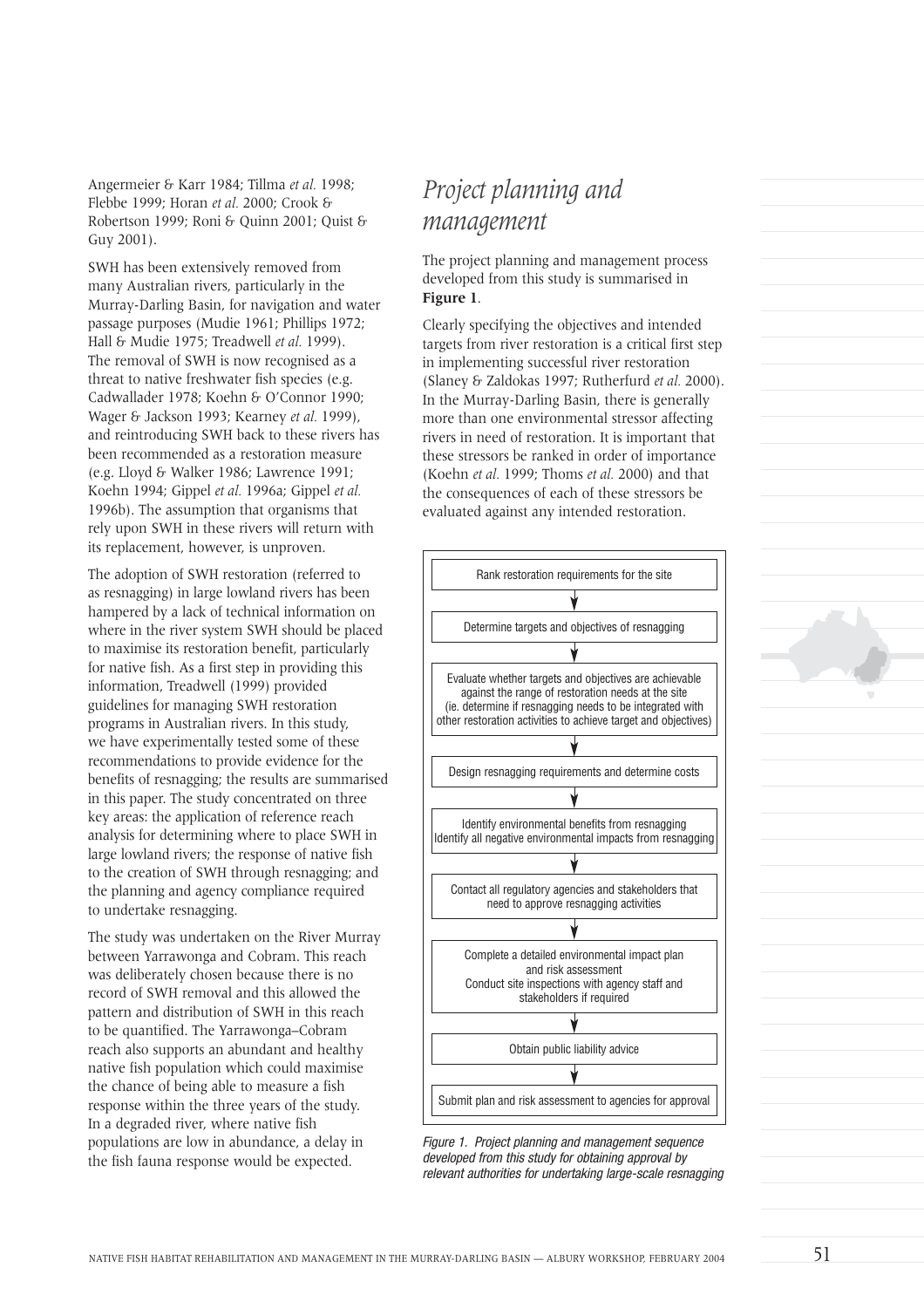For example, if the intention is to restore physical habitat through resnagging for native fish species, and there are other stressors such as thermal pollution having an impact upon the area to be restored, then the influence that the thermal pollution will have on the outcome of the resnagging should be evaluated. Identifying the likely effects that other stressors will have on the outcomes from the resnagging will allow more realistic and achievable objectives and targets to be set.

Once the objectives and targets have been set, the design criteria for the resnagging can be undertaken and balanced against the resources available.

Large-scale river rehabilitation works generally require the involvement and approval of a variety of agencies. It is important to review all the literature on local legislation and policy, relevant to the area. For example, to undertake SWH restoration in this project we required approval from the following agencies:

- Parks Victoria Parks Victoria is responsible for the management of the State Forest adjoining the sites resnagged along the southern bank (Victorian side of the River Murray). Permission was required from this organisation for heavy vehicle and machinery access at these sites.
- **Department of Infrastructure, Planning and Natural Resources (formerly Department of Land and Water Conservation)** — The Department of Infrastructure, Planning and Natural Resources is responsible for the management of the riparian zone (50 m strip either side of the river channel), river bank and river bed in this reach of the River Murray. An Environmental Impact Assessment was required detailing the potential environmental impacts from the resnagging activities.
- **New South Wales Fisheries** An impact statement under the NSW Fisheries legislation was required, documenting any impacts on threatened species in the region.
- **New South Wales Environment Protection Authority** — An impact statement under the NSW Environment Protection Authority legislation was required, documenting any adverse impacts on water quality as a consequence of the resnagging operation.
- **New South Wales Waterways** Approval was required under the NSW Waterways Act, with regard to the maintenance of a navigable channel. This agency is also responsible for administering river closure that was required during the resnagging operation.
- **Yorta Yorta Nation** Permission was required, under the Native Title Act, from the Yorta Yorta Nation which had an application claiming Native Title for this area at the time.

To facilitate this process, a document was prepared that identified all likely environmental benefits and negative impacts from resnagging. This provided each agency with the relevant supporting material to assess the application for resnagging, and all necessary material for preparing the specific documents these agencies required as part of their approval and permitting process. Public liability should also be included in this documentation and public liability officers from the responsible authorities should also be contacted for advice and assessment of liability. To undertake resnagging in the River Murray, notification about resnagging activities was required in the local newspaper and signs had to be erected indicating where resnagging sites were located.

## **Technique for resnagging large rivers**

A technique of cable dragging was developed for this project, as river size, bank height and water depth constrained the application of the other techniques used when resnagging smaller streams (e.g. excavator placement). The technique is a simple modification of retrieval techniques used in forest harvesting. The SWH items are placed on the bank of a site. A cable is laid from the SWH item to the other bank where it runs through a fixed pulley and is returned back across the river to the SWH item. One end of the cable is then attached to the SWH item with a quick release retrieval mechanism (**Figure 2**).

The other end of the cable is then simply pulled by a tractor/dozer/excavator/winch until the SWH item is dragged into the desired position in the river. The quick release mechanism is activated and the cable is retrieved by pulling back on the cable (**Figure 3**).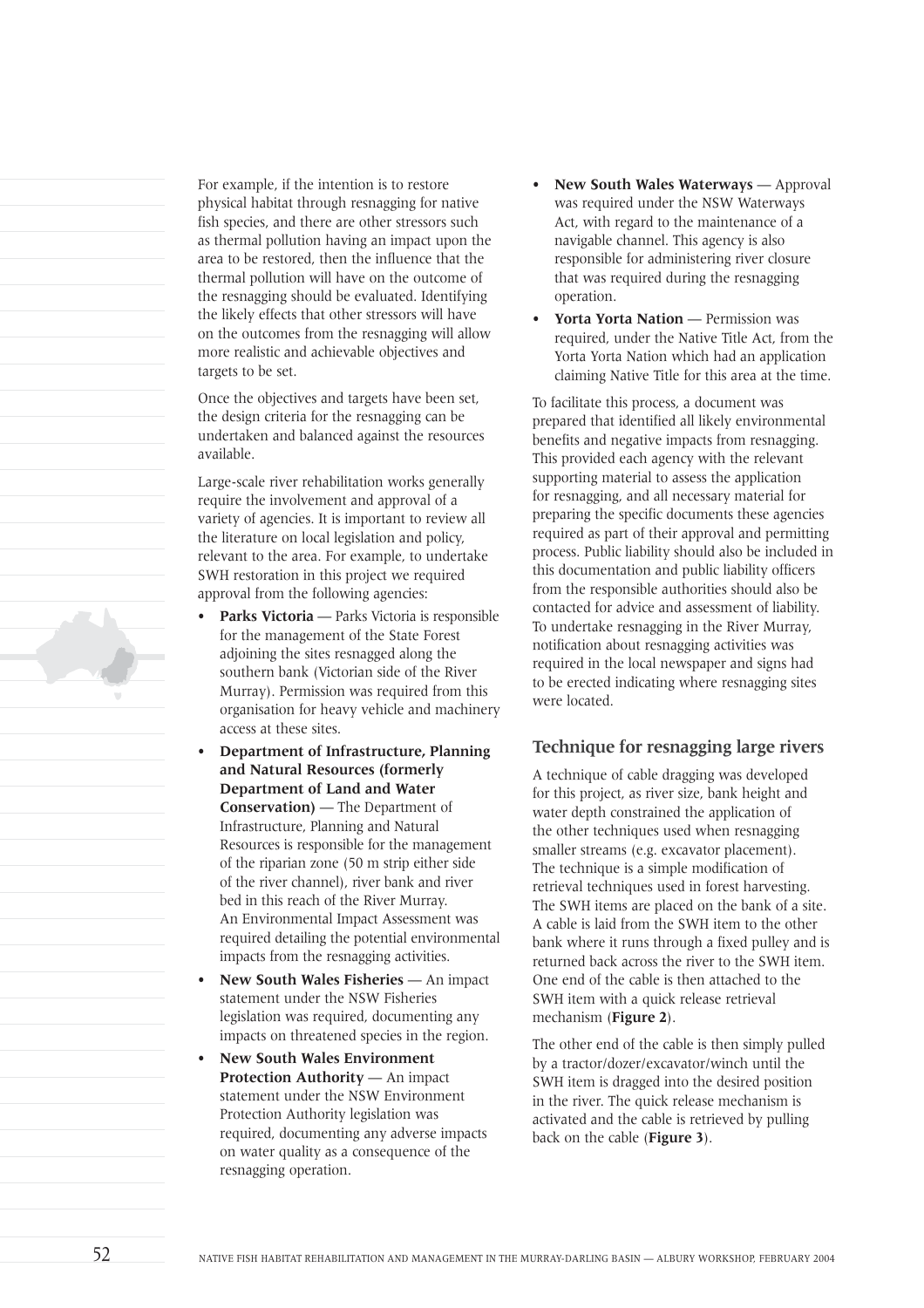

Figure 2. Quick release mechanism and cut used for easily retrieving the cable when the SWH item is in the correct position

## **Use of cost–benefit modelling**

Cost–benefit analysis is a particularly useful tool for maximising environmental outcomes for the dollars spent (Choquenot & Hone 2002). In this study, two models were developed to allow cost–benefit analysis to be undertaken; one examined costs and benefits at the landscape scale and the other examined them at a local scale. The landscape model clearly identified that resnagging sites within the colonisation range of a source population is critical to the rehabilitated site being occupied by fish. At the local scale, the cost–benefit analysis undertaken has identified the important trade-offs that need to be considered when planning any resnagging activity. The major costs identified in this analysis are the fixed costs associated with the relocation of equipment and set-up time required at new sites. Planning needs to evaluate the benefits from resnagging a greater number of sites or fewer sites at higher densities, and the costs associated with doing this. As an example, the data collected from this study was used to construct a model that allowed the fish population benefit (expressed as the probability of a recovering population of trout cod falling below 50 individuals in a 10 km area during a 50 year time period) to be evaluated against the costs of resnagging either 10, 20 or 40 sites in a 10 km area at different SWH densities (**Figure 4**).



Figure 3. Cable dragging technique for placing snags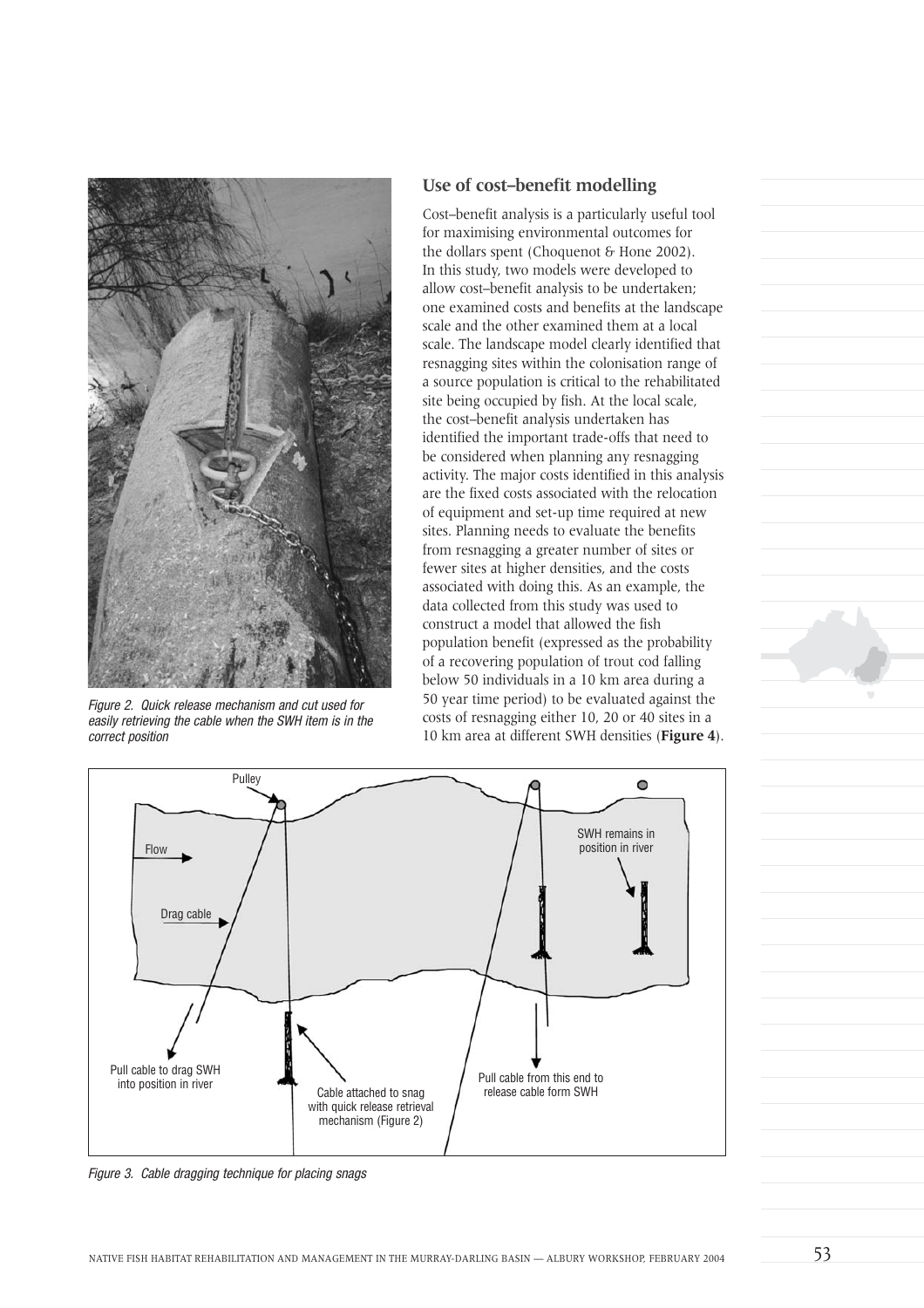

Figure 4. An example of simple cost–benefit modelling that can assist the process of determining the most appropriate number of sites and density of resnagging (source: Nicol et al. 2002)

In this simple example, the benefit achieved by resnagging 40 sites at 0.0013 SWH/m2 was equivalent to the benefit from resnagging 10 sites at 0.0049 SWH/m2. However, the costs of these two scenarios are significantly different: \$204,080 to resnag 40 sites at a lower density and \$77,300 to resnag the 10 sites at a greater density. Clearly in this example, if the costs associated with getting access and timber to sites is equal then resnagging 10 sites at a higher density is a more efficient use of resources to achieve the desired outcome (i.e. to accept a 30% chance that the trout cod population may fall below 50 individuals over the next 50 years). The models developed and scenarios modelled in this study are transferable to any resnagging scenario.

## *Use of reference reaches*

## **SWH distribution**

Treadwell (1999) recommend that sufficient SWH material should be reintroduced to ensure loadings are comparable to the natural load of the river. When this information is lacking, it can be estimated by measuring the amounts of wood present in un-degraded reaches of similar stream types (reference reaches) or from historical documents available from local river management authorities and State agencies that detail the amount of SWH removed from particular river reaches.

Undertaking a reference reach analysis in this study allowed the natural distribution and abundance of SWH to be quantified. Not only did this analysis provide an average density for SWH in this reach of the River Murray, but also it provided a detailed description of where in the channel this SWH accumulated. To describe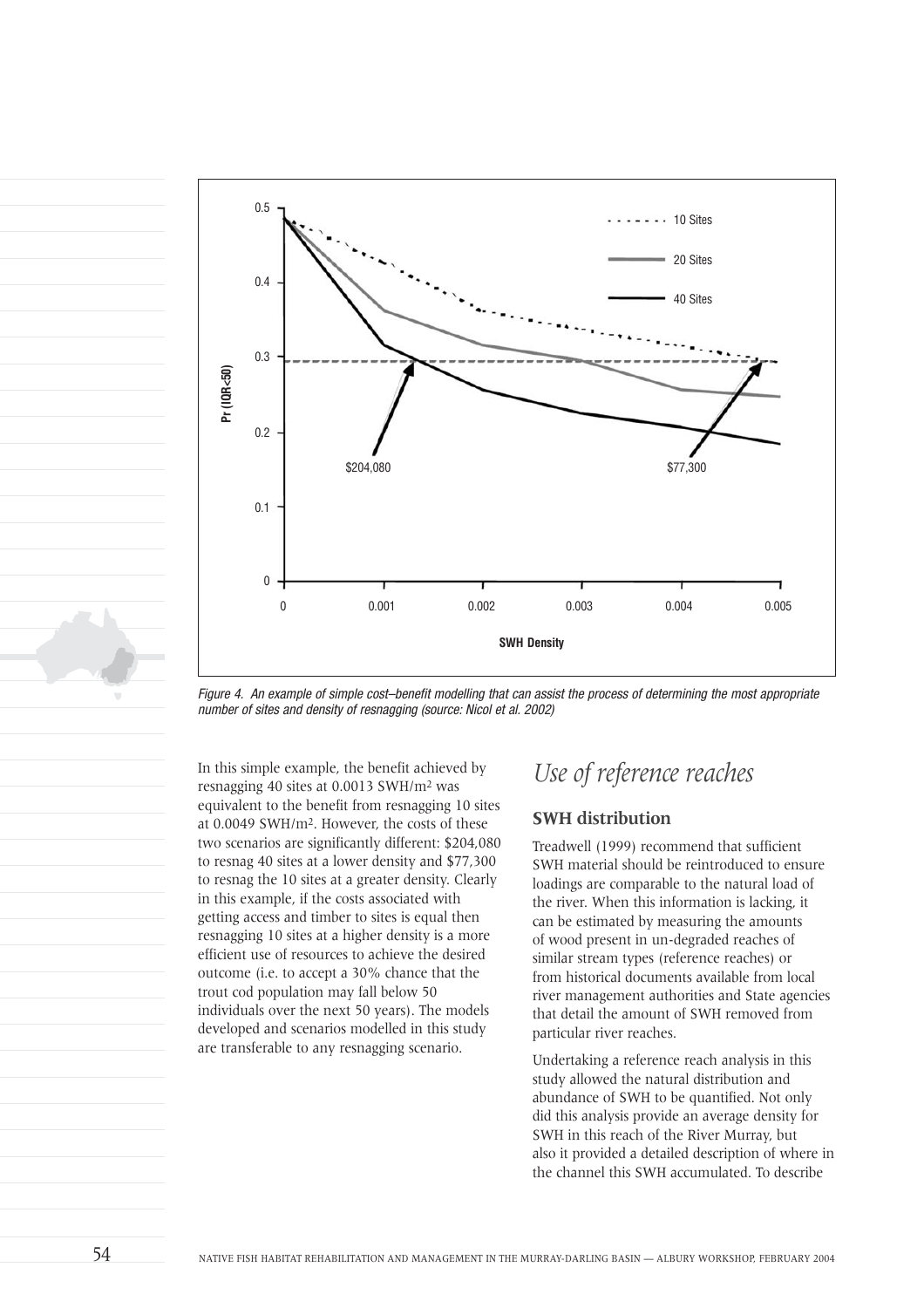the distribution of SWH in this reach a hierarchical approach was adopted that examined the distribution at multiple scales (**Figure 5**).

#### *Whole-of-reach scale*

At the whole-of-reach scale, SWH was distributed uniformly along the reach in clusters, with individual pieces within a cluster predominantly close to the bank and mostly at angles 90º or less to the flow. This uniform pattern can be related to uniformity of several processes at the reach scale. The flow regime, sediment regime, geologic history, channel boundary material (Rutherfurd 1994) and riparian vegetation (MDBC 1990) are similar throughout the study reach. Consequently, the processes that affect the recruitment and fate of SWH — essentially the bank erosion rate and stream power — may be expected to be similar for the whole of the reach and result in a uniform pattern of distribution of SWH at reach scale.

#### *Between-meander scale*

When data were considered at the smaller meander scale, it became apparent that associations existed between channel geomorphology and SWH distribution that were not evident at the reach

scale. First, straights had similar amounts of SWH on each side of the channel, whereas bends had twice as much SWH on the outer bank as on the inner bank. Second, SWH was on average further from the bank in meanders with a tighter curvature than it was in more gently curving meanders. Both of these can be related to stream energy patterns at the meander scale.

#### *Within-meander scale*

When the data were considered at a finer scale (within-meander) it became apparent that the proportional distributions of SWH within a meander were different. At this scale SWH characteristics including angle to flow and distance from bank varied according to the position within the bend. These associations were directly related to variations in stream energy levels along the length of the meander.

It is clear from this study that the scale at which reference reach analysis is undertaken influences the results. Careful consideration of the scale at which a study is undertaken is important, not only in the design of the study but also in the interpretation of the results. In this study the data were collected from low-level aerial photography and recorded in such a way that they could be examined at more than one scale.



Figure 5. Diagrammatic representation of the multiple scales used in this study of distribution of SWH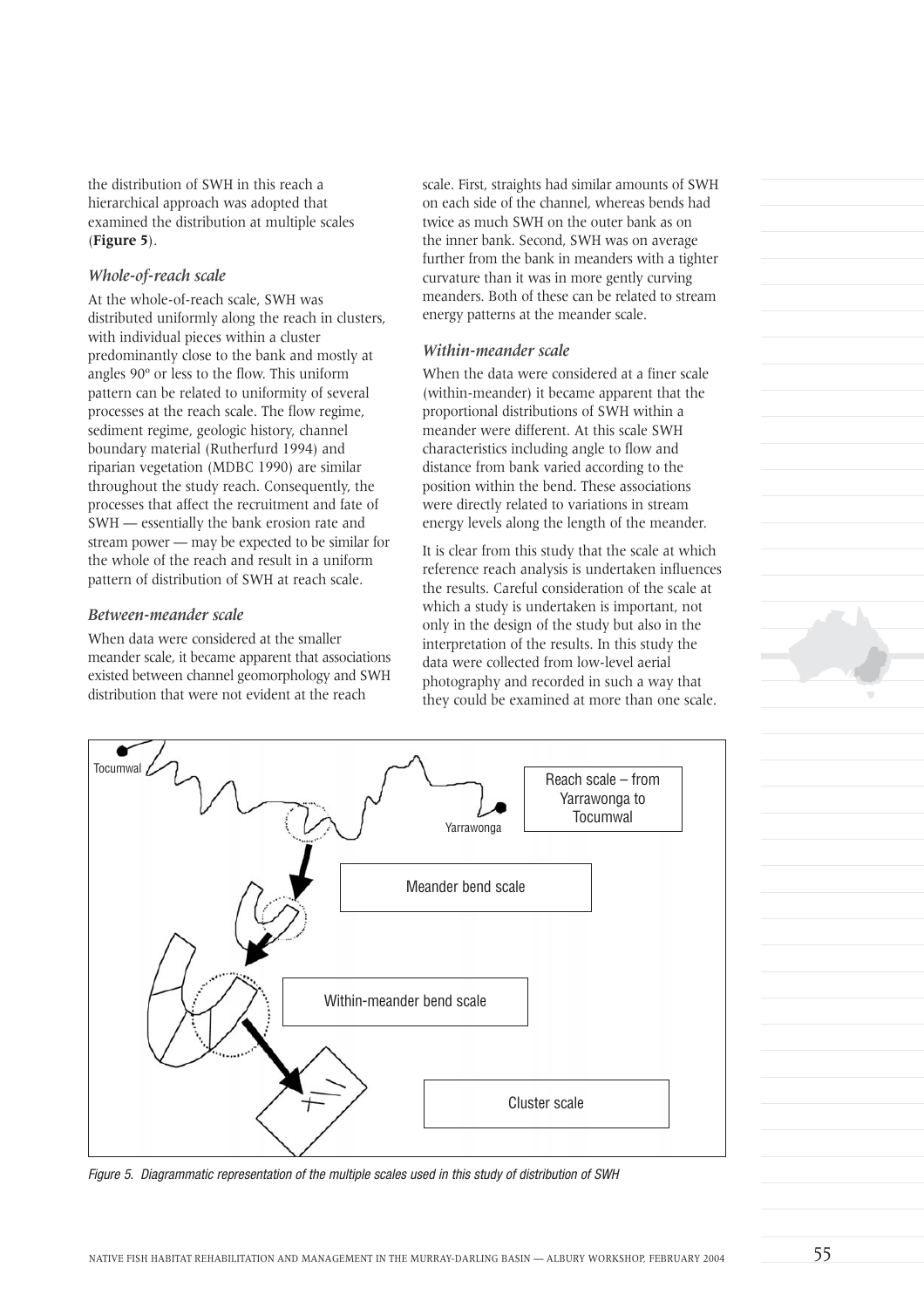This approach added little or no time to the data collection process and allowed associations between geomorphology and SWH to be demonstrated at three different scales. Clearly, reference reach analysis could easily apply a multi-scale approach without increasing the overall cost of the study, provided that the scales of the study are considered before data collection is undertaken. The results presented suggest that in a large, low-gradient, meandering river, SWH reintroduction needs to be managed at the scale

of individual meander bends. The results indicate that SWH should be positioned in clusters that are relatively close to riverbanks, in the highenergy eroding parts of bends, and at a variety of angles between 0° and 90° to stream flow.

The general rule for the recommended volume of wood in a river is around  $0.01 \text{ m}^3$  for every square metre of channel bed area (Treadwell 1999), similar to that measured in this study. This amount could be several magnitudes higher or lower at the cluster scale, depending on the specific location within different meanders.

## **Fish use of SWH habitats**

Reference reach analysis was also applied to identify any relationship between the spatial distribution of native fish and river planform. The analysis of fish distribution was matched to the scales used to identify the SWH distribution. In this study, the analysis identified the meander types and positions within a meander bend that sustained the highest abundance of native fish.

To determine whether the distribution of native fish was related to the distribution of SWH or river planform, fish were surveyed at sites in the study reach with differing densities of SWH and at sites with differing river planform characteristics. Analysis of this data identified that native fish were more abundant in meanders with a moderate to tight curvature and at bend positions that abutted eroding banks. The analysis also identified that different species used different types of SWH accumulation. In summary, trout cod and Murray cod were relatively more abundant in SWH clusters at the start and ends of meanders. Golden perch were less specific in their distribution, using SWH accumulation across the entire length of a meander. All species were more abundant where

SWH had accumulated into areas of higher density. This coincided with sites on eroding banks. Within these sites, Murray cod were more abundant in the area close to the bank (within 15 m) and trout cod and golden perch were equally abundant across the sites. SWH items with hollows were important for Murray cod and trout cod. The position and orientation of SWH were important for all species. SWH items that were moderately angled, close to the bank, that were long and relatively complex, and that created velocity shelters, were those most commonly used by fish.

This information was used in conjunction with the SWH distribution data to develop suitable designs for resnagging sites within this reach, demonstrating that the reference reach concept (Treadwell 1999; Koehn *et al.* 2000) is a scientifically sound methodology to apply when planning resnagging activities.

# *Type and structure of wood used*

## **Green versus dry timber**

Colonisation rates by macroinvertebrate and algal species were measured over a 32-day period to determine preferences for certain wood types in different areas of a river (a SWH-rich area and a SWH-poor area). The wood types used were green wood (i.e. wood from a live tree that had freshly fallen), dry wood (i.e. wood that had been dead for an extended period of time) and conditioned wood (i.e. dry wood that had been submerged for an extended period of time). Macroinvertebrates were found to colonise conditioned wood more rapidly than green or dry wood (**Figure 6**), and assemblage structure varied significantly over the sampling period (**Figure 7**).

Copepods were well represented in the early samples, but were replaced with large numbers of chironomids by day 32. No differences were recorded between numbers of individuals found on green or dry wood, or between numbers of individuals found between SWH-rich and SWH-poor areas. One hundred species of algae (from seven families) were recorded during the sampling period. Algal species composition on conditioned wood was different from that on green or dry wood.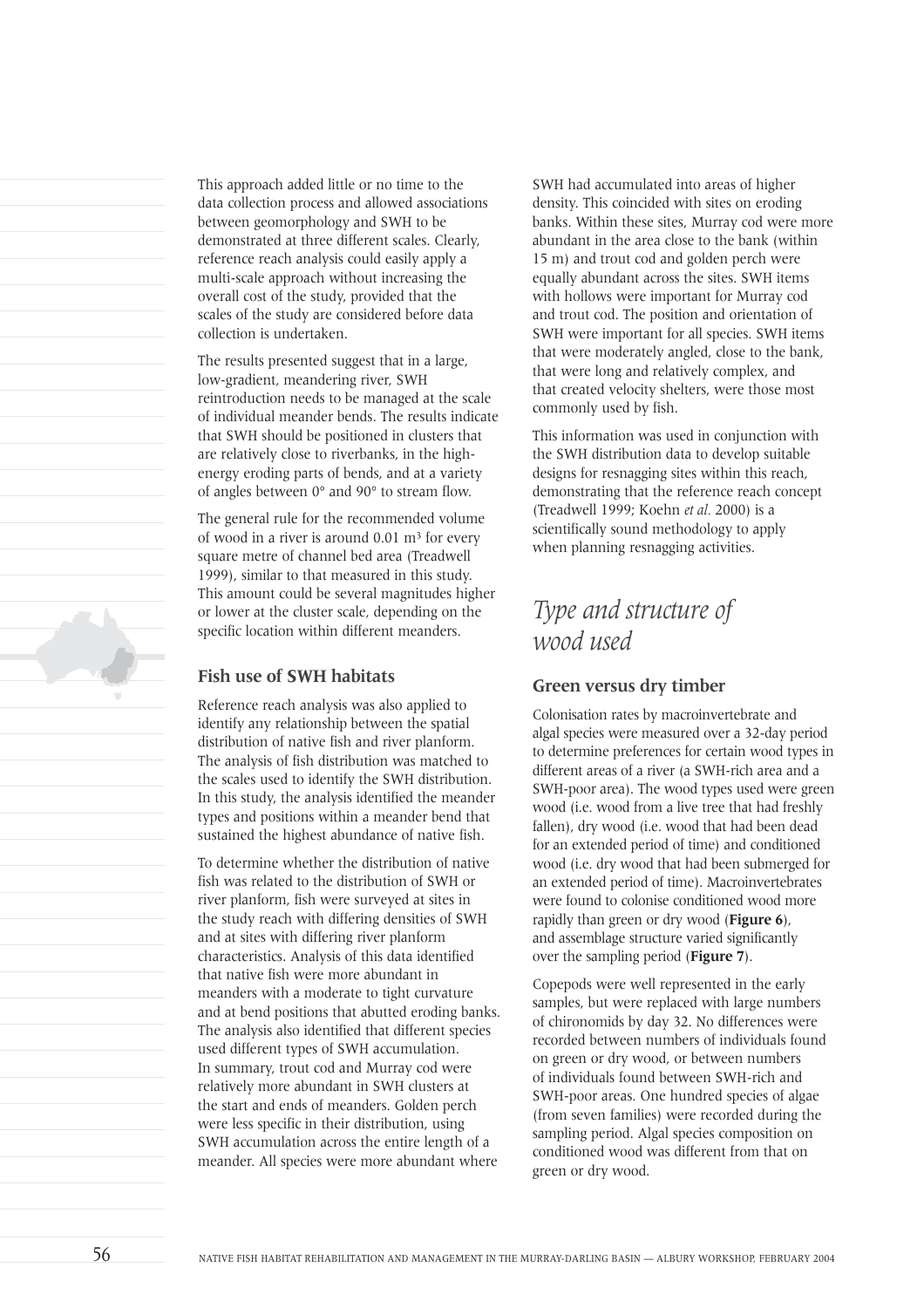

Figure 6. Mean abundances of macroinvertebrates collected on each sampling trip  $\pm$  1 S.D. (excluding copepods). Note: ' $a' = SWH$ -rich site, ' $b' = SWH$ -poor site (source: Nicol et al. 2002).

Whilst significant differences between conditioned wood and green and dry wood remained after 32 days, this is not surprising given the short timeframe of the study. The conditioned wood was scrubbed with a wire brush before being used in this study, but there is a high likelihood that conditioned timber would have some residual animals or larvae/eggs on it prior to its placement. The results however

indicate that there is little difference in the time taken to establish community composition after SWH introduction, whether using green or dry wood. This has implications for large scale resnagging projects, given that green wood is often a more cost-effective option and more likely to be available than dry wood.

### **Types of SWH**

Observation from fish surveys indicated that fish use obscurely shaped timber. Whilst it may be logistically simpler to transport straight trunks to a site, it is likely that using trees with forks, branches, hollows and root masses will create a greater diversity of habitats.

The use of a range of size classes, including large almost entirely intact trees, is highly recommended. Some very large SWH items are essential for the natural formation of SWH accumulations. Natural SWH items in isolation are often large immobile fallen trees and these items can trap smaller more mobile debris creating aggregations (Abbe & Montgomery 1996; D'Aoust & Millar 1999).

Both Murray cod and trout cod demonstrated a preference for SWH with hollows. Consequently, the selection of SWH items with hollows for resnagging is likely to be beneficial if habitat for these species is being reconstructed.



Figure 7. Non-metric multi-dimensional scaling ordination showing change in assemblage structure over the 32-day sampling period (source: Nicol et al. 2002)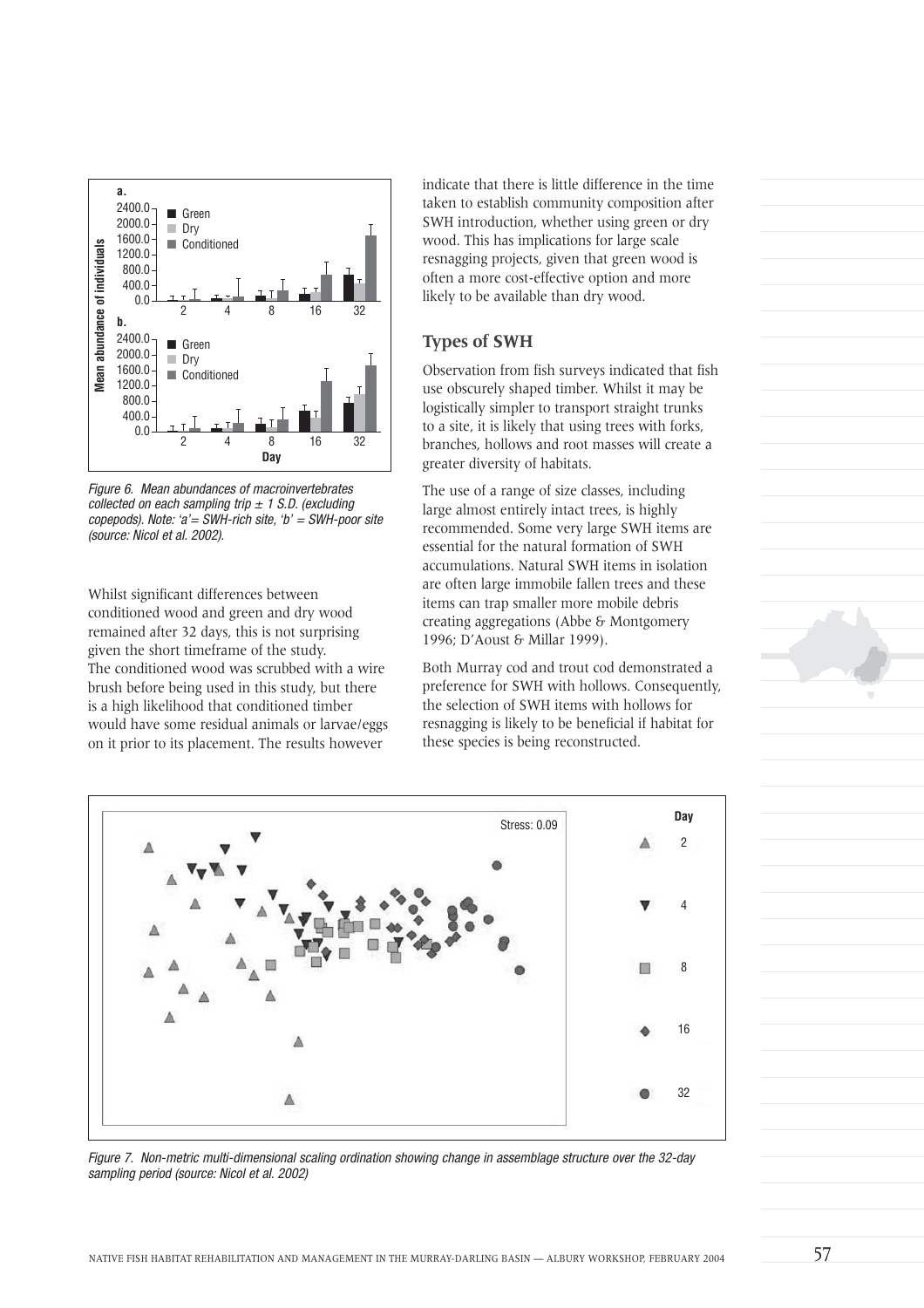## *Position, density and orientation in channel*

To test the findings of the reference reach analysis and to determine whether native fish would use reintroduced SWH, 14 sites were resnagged in the study reach. The results demonstrated that native fish responded positively to the addition of SWH (**Figure 8**). All three native fish targeted (Murray cod, trout cod and golden perch) used the treatment sites within 12 months of the resnagging, with all size classes of each species being represented. The frequency of occurrence of all size classes was consistent with that observed in the reference sites (**Figure 9).**



Figure 8. Total numbers of native fish caught  $\pm$  95% confidence interval (CI), at untreated (no SWH additions) and treated (SWH additions) sites before and after the addition of SWH (resnagging). Note untreated and treated sites were significantly different before resnagging but were not significantly different after resnagging (source: Nicol et al. 2002)

Native fish also responded positively to the density of SWH in a site. In the experimental trial we deliberately maintained an equal density of SWH within the 2700 m2 area of each site, but manipulated the placement of SWH within each site. At four of the sites, SWH was positioned so that its density was highest at the downstream end of the site. Similarly four sites were designed so that the density was higher at the upstream end, and at four sites the SWH was placed so that the density was even across the entire site. The number of fish at sites where the SWH had been placed into areas of higher density in either the downstream or upstream sector was higher than that observed in the sites where the SWH had been distributed evenly across the site (**Figure 10**). This result suggests that creating local areas of higher density of SWH will provide greater benefit for native fish.



Figure 10. The density of fish  $\pm$  95% CI recorded in sites where the density of SWH was manipulated. At even sites the density of SWH was distributed equally across the site. At the other sites the density of SWH was greater in the downstream or upstream end of the site. (Source: Nicol et al. 2002.)



Figure 9. Mean numbers of individuals in each size class  $\pm$  95% CI at resnagging and untreated sites (reference sites) for Murray cod, trout cod and golden perch (source: Nicol et al. 2002)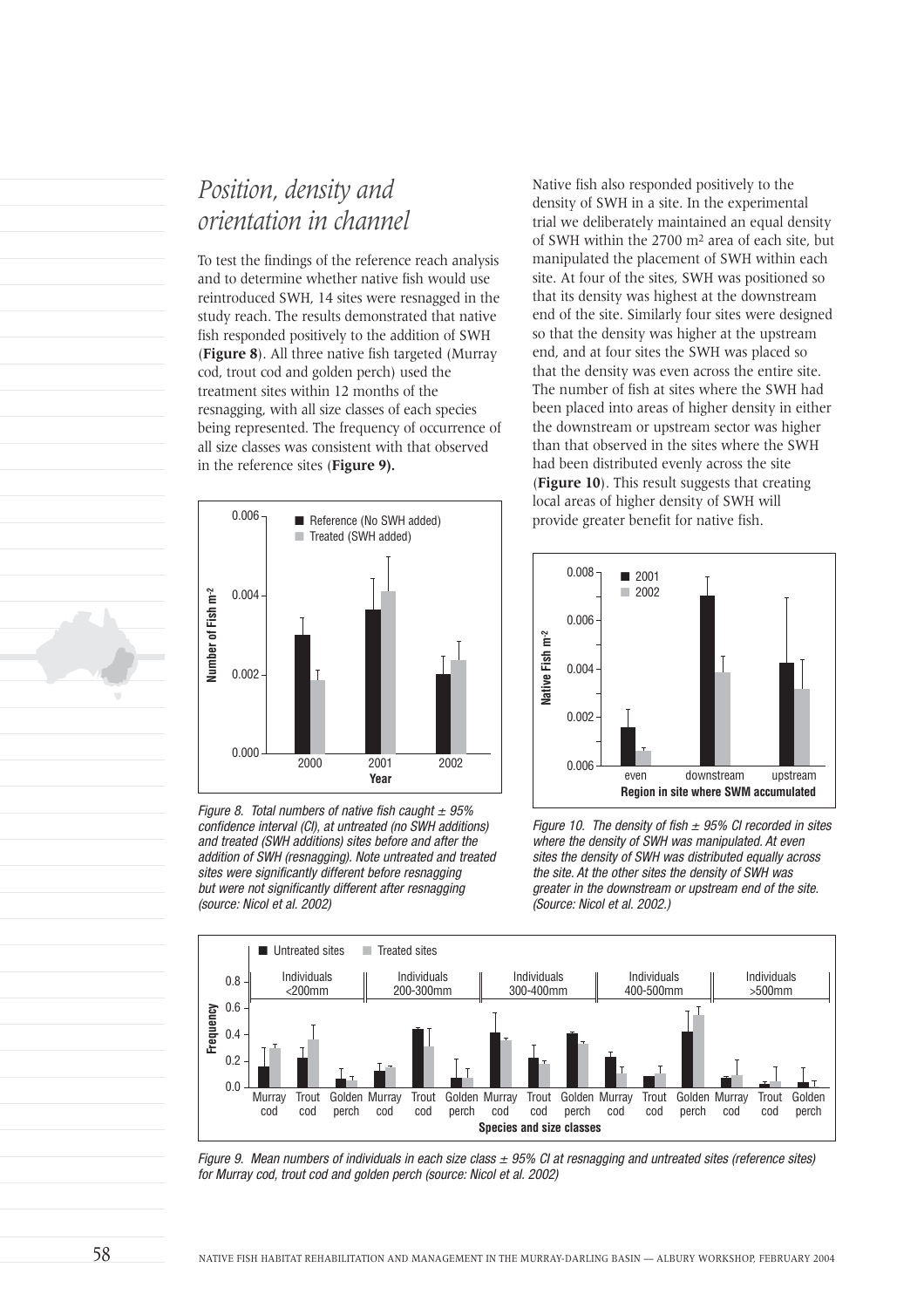

Figure 11. The average number of individuals caught  $\pm$  95% CI in the inner (next to bank) area of sites and outer

The optimal location for SWH placements from the bank was dependent upon the target species (**Figure 11**).

If resnagging activities are targeting Murray cod then maximum benefit is likely to be obtained by resnagging within 15m of the bank. Resnagging this inner area will also deliver benefits for trout cod. The resnagging of outer areas will only deliver benefits for trout cod and not Murray cod.

#### **SWH movement**

Low-level aerial photos were taken of each of the resnagging sites in 2001 and compared to the location records from 2000 to determine whether the placed SWH items had undergone any substantial movement. These photographs were analyzed at 100X magnification. There was no significant movement recorded at any of the resnagging sites. The Yarrawonga– Tocumwal reach experienced flows in excess of 12,000 ML/day after the SWH items were placed in each site. The lack of movement recorded suggests that these items will be stable at flows up to this level.

Whilst undertaking the resnagging at each site. a selection of SWH items that were dry (i.e. fallen trees that had dried to an extent where their specific gravity was lower than that of green timber) were tested for their suitability as resnagging timber. All of these items were buoyant and required securing to avoid them floating downstream. If dry timber is to be used in resnagging activities then ballasting may need to be considered.

## **Bank erosion**

The banks at each site resnagged and at reference sites were GPS-surveyed prior to the addition of the SWH and again in 2001. There were no recorded adverse effects of bank erosion from resnagging works. Where erosion did occur, it was highly localised and inconsequential at any relevant scale. The SWH were oriented within a downstream arc from perpendicular to parallel in such a way that direction of flow was diverted away from the bank. No snags were oriented in an upstream direction. The use of heavy machinery to place snags in the sites was restricted to sites where the risk of any bank erosion was low. Potential sites were inspected and approved by the land management officer from Parks Victoria, and any disturbances to the bank were subject to remedial works as directed by this officer.

## *In summary*

In this project we set out with the clear objectives of determining whether native fish would use added SWH habitat and whether undertaking resnagging was achievable in large rivers. Our conclusions from this study are positive. Native fish actively used this newly added habitat and the techniques used to plan and implement this type of restoration in a large lowland river were cost-effective.

There remain, however, key questions that need to be addressed. Understanding how populations respond to resnagging is crucial. The current study asked questions about use of habitat and did not attempt to understand whether the increase in the number of native fish occupying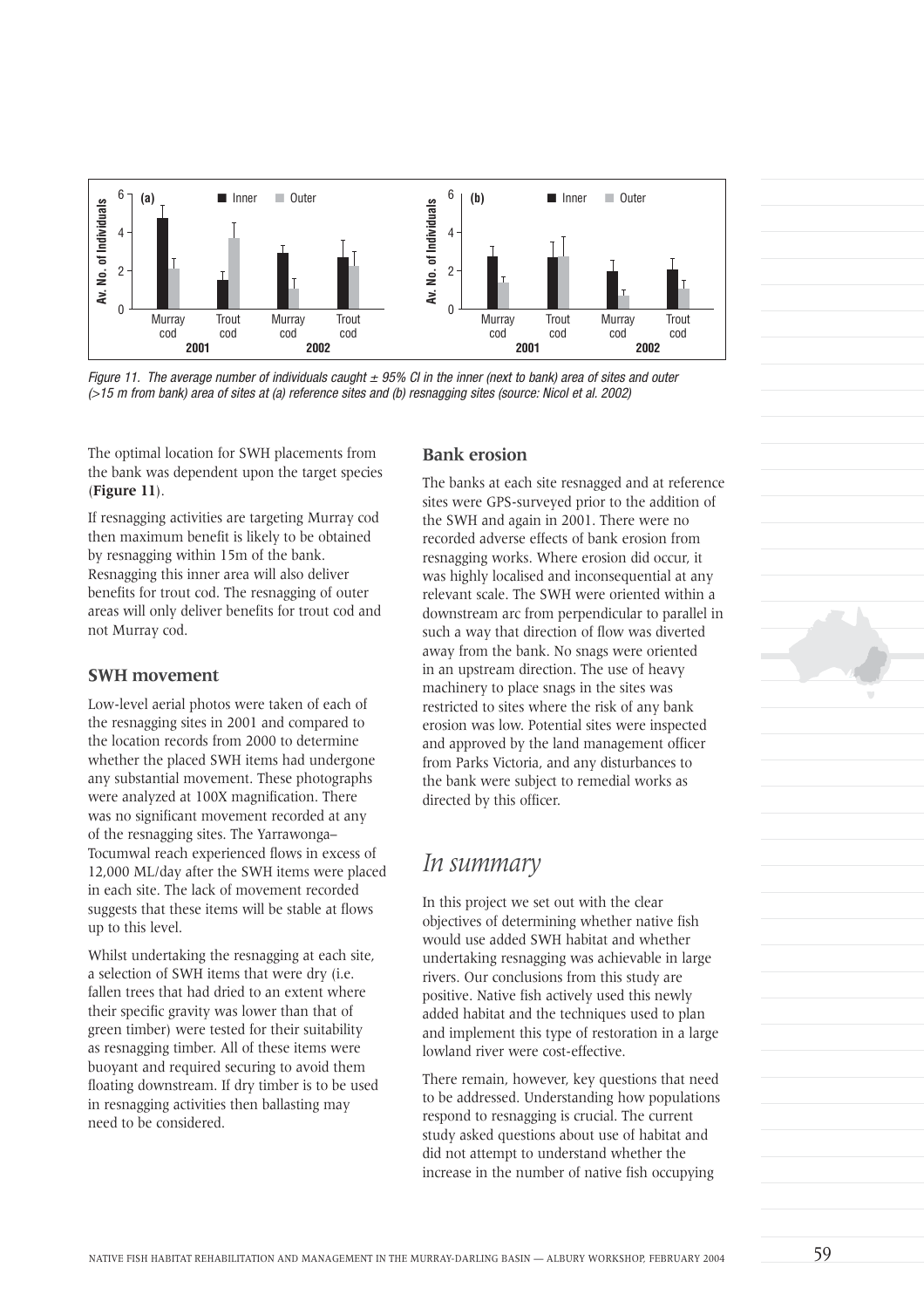each site resnagged was related to immigration and recruitment into the population or just redistribution of the existing population. The objectives under the Native Fish Strategy (MDBC 2004) clearly state that the intention of any restoration is to improve the viability of native fish populations. Increasing the population growth of native fish populations will be an important component in achieving this. Consequently, we need to understand the importance of resnagging in improving population growth, so that future investment in resnagging can be evaluated against other restoration activities (e.g. fishways) and its contribution to integrated river restoration can be evaluated.

Most restoration programs tend to occur on a reach-by-reach basis rather than a whole-of-basin basis and consequently including replication in the experimental design and monitoring of these restorations is likely to be difficult. Consequently, we need to consider a range of monitoring designs that are not dependent upon replication to measure their desired goals. This is a developing area of statistics in applied ecology and we need to resource its development. We also need to develop guidelines for monitoring resnagging so that results from different programs are comparable. If we are able to develop these guidelines then we should, by undertaking meta-analysis, be able to establish rules of thumb that are transferable across different river types and that can achieve both geomorphic and conservation objectives.

## *Acknowledgements*

We would like to thank the following people for their contribution to this project: particularly Martin Casey (Parks Victoria) whose assistance in planning and undertaking the resnagging was invaluable; Andrew Patton and Andrew Goldman who developed and then implemented the techniques used in this study to resnag large lowland rivers; and the 25 staff from the Arthur Rylah Institute for Environmental Research, Department of Sustainability and Environment, who assisted in the field, especially John Mahoney who spent extended periods in the field.

Funding for this project was provided under the Natural Heritage Trust MD2001 FishRehab program administered by the Department of

Agriculture Fisheries Forestry Australia. Further financial support was provided by the Murray-Darling Basin Commission, Department of Natural Resources and Environment, Parks Victoria, and the Cooperative Research Centre for Freshwater Ecology.

This manuscript was significantly improved by the editorial comments made by John Koehn and Charles Todd. A copy of the final report for this project (Nicol *et al*. 2002) is available on request from the primary author.

## *References*

Abbe, T.B. and Montgomery, D.R. 1996. Large woody debris jams, channel hydraulics and habitat in large rivers. *Regulated Rivers: Research & Management* 12(2/3): 201-221.

Angermeier, P.L. and Karr, J.R. 1984. Relationships between woody debris and fish habitat in a small warmwater stream. *Transactions of the American Fisheries Society* 113: 716-726.

Aumen, N.G., Hawkins, C.P. and Gregory, S.V. 1990. Influence of woody debris on nutrient retention in catastrophically disturbed streams. *Hydrobiologia* 190: 183-192.

Benke, A.C., Henry, R.L., Gillespie, D.M. and Hunter, R.J. 1985. Importance of snag habitat for animal production in southeastern streams. *Fisheries* 10(5): 8-13.

Bilby, R.E. and Likens, G.E. 1980. Importance of organic debris dams in the structure and function of stream ecosystems. *Ecology* 61(5): 1107-1113.

Bilby, R.E. and Ward, J.W. 1991. Characteristics and function of large woody debris in streams draining old-growth, clear-cut, and second-growth forests in southwestern Washington. *Canadian Journal of Fisheries and Aquatic Science* 48: 2499-2507.

Boulton, A.J. and Lloyd, L.N. 1991. Macroinvertebrate assemblages in floodplain habitats of the lower River Murray, South Australia. *Regulated Rivers: Research & Management* 6: 183-202.

Brooks, A. 1999. Large woody debris and the geomorphology of a perennial river in Southeast Australia. In: Rutherfurd, I. and Bartley, R. (eds). *Second Australian Stream Management Conference*, Adelaide, South Australia. Pp. 129-136.

Cadwallader, P.L. 1978. Some causes of the decline in range and abundance of native fish in the Murray-Darling River System. *Proceedings of the Royal Society of Victoria* 90: 211-224.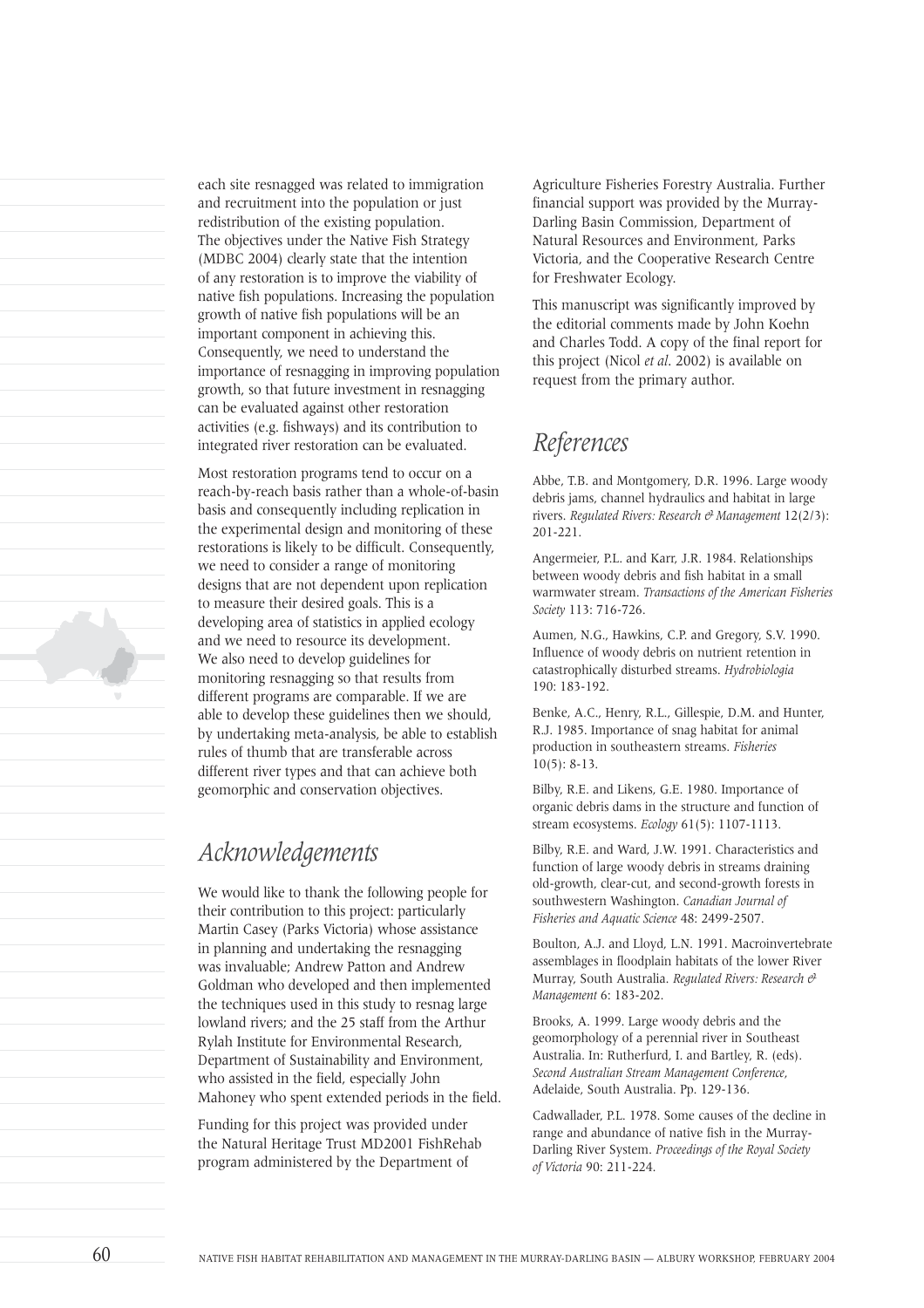Choquenot, D. and Hone, J. 2002. Bioeconomic modelling in vertebrate pest management: wild pigs and lamb predation in Australia's rangelands. In Clark, L. (ed.) *Human Conflicts with Wildlife: Economic Considerations*. Colorado USA, National Wildlife Research Centre. Pp. 65-79.

Cottingham, P., Bunn, S., Price, P. and Lovett, S. (eds) 2003. *Managing Wood in Streams*. River and Riparian Land Management Technical Guidelines Update No. 3, July 2003. Land and Water Australia, Canberra.

Crook, D.A. and Robertson, A.I. 1999. Relationships between riverine fish and woody debris: implications for lowland rivers. *Marine and Freshwater Research* 50: 941–953.

D'Aoust, S.G. and Millar, R.G. 1999. Large Woody Debris Fish habitat Structure Performance and Ballasting Requirements. Watershed restoration circular No. 8. (Watershed restoration program, UBC, Vancouver, Canada).

Flebbe, P.A. 1999. Trout use of woody debris and habitat in Wine Spring Creek, North Carolina. *Forest Ecology and Management* 114: 367-376.

Gippel, C.J. 1995. Environmental hydraulics of large woody debris in streams and rivers. *Journal of Environmental Engineering* 121: 388-395.

Gippel, C.J., Finlayson, B.L. and O'Neill, I.C. 1996a. Distribution and hydraulic significance of large woody debris in a lowland Australian river. *Hydrobiologia* 318: 179-194.

Gippel, C.J., O'Neill, I.C., Finlayson, B.L. and Schnatz, I. 1996b. Hydraulic guidelines for the re-introduction and management of large woody debris in lowland rivers. *Regulated Rivers: Research & Management* 12: 223-236.

Gregory, K.J. and Davis, R.J. 1992. Coarse woody debris in stream channels in relation to river channel management in woodland areas. *Regulated Rivers: Research and Management* 7: 117-136.

Hall, C. and Mudie, I.M. 1975. *Riverboats Sketchbook*. Rigby Limited, Adelaide. 63 p.

Hax, C.L. and Golloday, S.W. 1998. Flow disturbance of macroinvertebrates inhabiting sediments and woody debris in a prairie stream. *American Midland Naturalist* 139: 210-223.

Horan, D.L., Kershner, J.L., Hawkins, C.P., and Crowl, T.A. 2000. Effects of habitat area and complexity on Colorado River Cutthroat Trout density in Uinta Mountain streams. *Transactions of the American Fisheries Society* 129(6): 1250-1263.

Kearney, R.E., Davis, K.M. and Beggs, K.E. 1999. Issues affecting the sustainability of Australia's freshwater fisheries resources and identification of research strategies. Project No. 97/142. Final report, May 1999.

Keller, E.A. and Macdonald, A. 1995. River channel change: the role of large woody debris. In Gurnell, A.M. and Petts. G. (eds). *Changing River Channels*. Wiley, Chichester. Pp. 217-235.

Koehn, J. 1994. The cod story. In: *The Geomorphology and Biology of Streams*. Proceedings of the River Basin Management Society Summer Conference Held at La Trobe University, Melbourne, 5 December 1994.

Koehn, J.D., Brierley, G.J., Cant, B.L. and Lucas, A.M. 1999. National River Restoration Framework. A report for the National Rivers Consortium and Land and Water Resources Research and Development Corporation.

Koehn, J., Nicol, S. and Fairbrother, P. 2000. Pattern and distribution of large woody debris in the Murray River (Yarrawonga – Tocumwal). Final Report on the snags pilot project.

Koehn, J., Nicol, S. and Fairbrother, P. 2004. Spatial arrangements and physical characteristics of structural woody habitat in a lowland river in south-eastern Australia. *Aquatic Conservation: Marine and Freshwater Ecosystems* 14: 457-464.

Koehn, J.D. and O'Connor, W.G. 1990. Threats to Victorian native freshwater fish. *Victorian Naturalist* 107: 5-12.

Lawrence, B.W. 1991. *Fish Management Plan*. Murray-Darling Basin Commission. 48 p.

Lehtinen, R.M., Mundahl, N.M. and Madejczyk, J.C. 1997. Autumn use of woody snags by fishes in backwater and channel border habitats of a large river. *Experimental Biology of Fishes* 49: 7-19.

Lloyd, L.N. and Walker, K.F. 1986. Distribution and conservation status of small freshwater fish in the River Murray, South Australia. *Transactions of the Royal Society of South Australia* 110: 49-57.

MDBC 1990. *River Murray Riparian Vegetation Study*. Murray-Darling Basin Commission, Canberra.

MDBC 2004. *Native Fish Strategy for the Murray-Darling Basin 2003–2013*. Murray-Darling Basin Commission, Canberra. 50 p.

Marsh, N., Rutherfurd, I. and Jerie, K. 1999. Large woody debris in some Australian streams: Natural loading, distribution and morphological effects. Second Australian Stream Management Conference, Adelaide, South Australia.

Mudie, I.M. 1961. *Riverboats*. Rigby Limited, Adelaide. 239 p.

Murphy, M.L. and Koski, K.V. 1989. Input and depletion of woody debris in Alaska streams and implications for streamside management. *North American Journal of Fisheries Management* 9: 427-436.